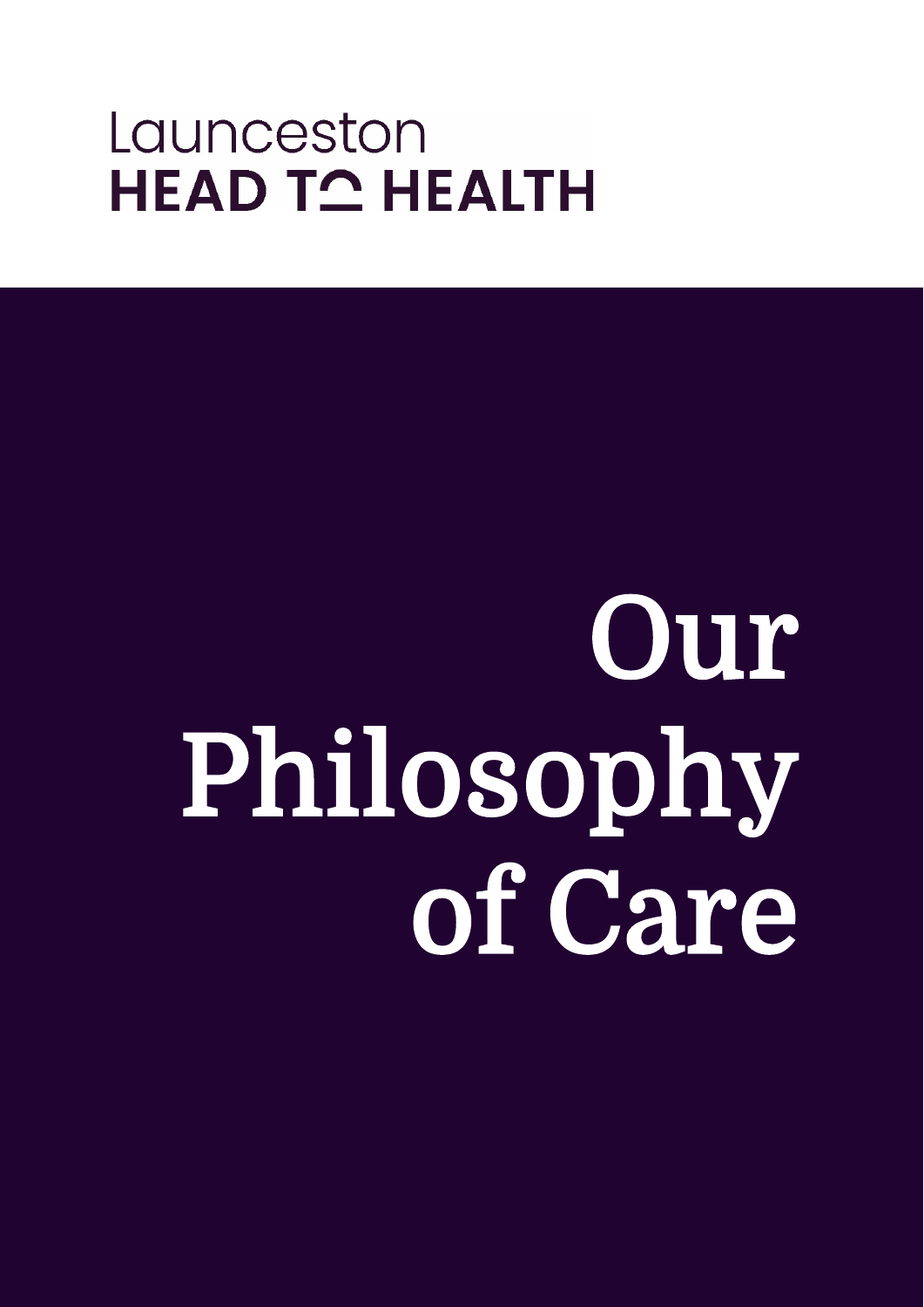#### **Table of contents**

| 1. |  |
|----|--|
| 2. |  |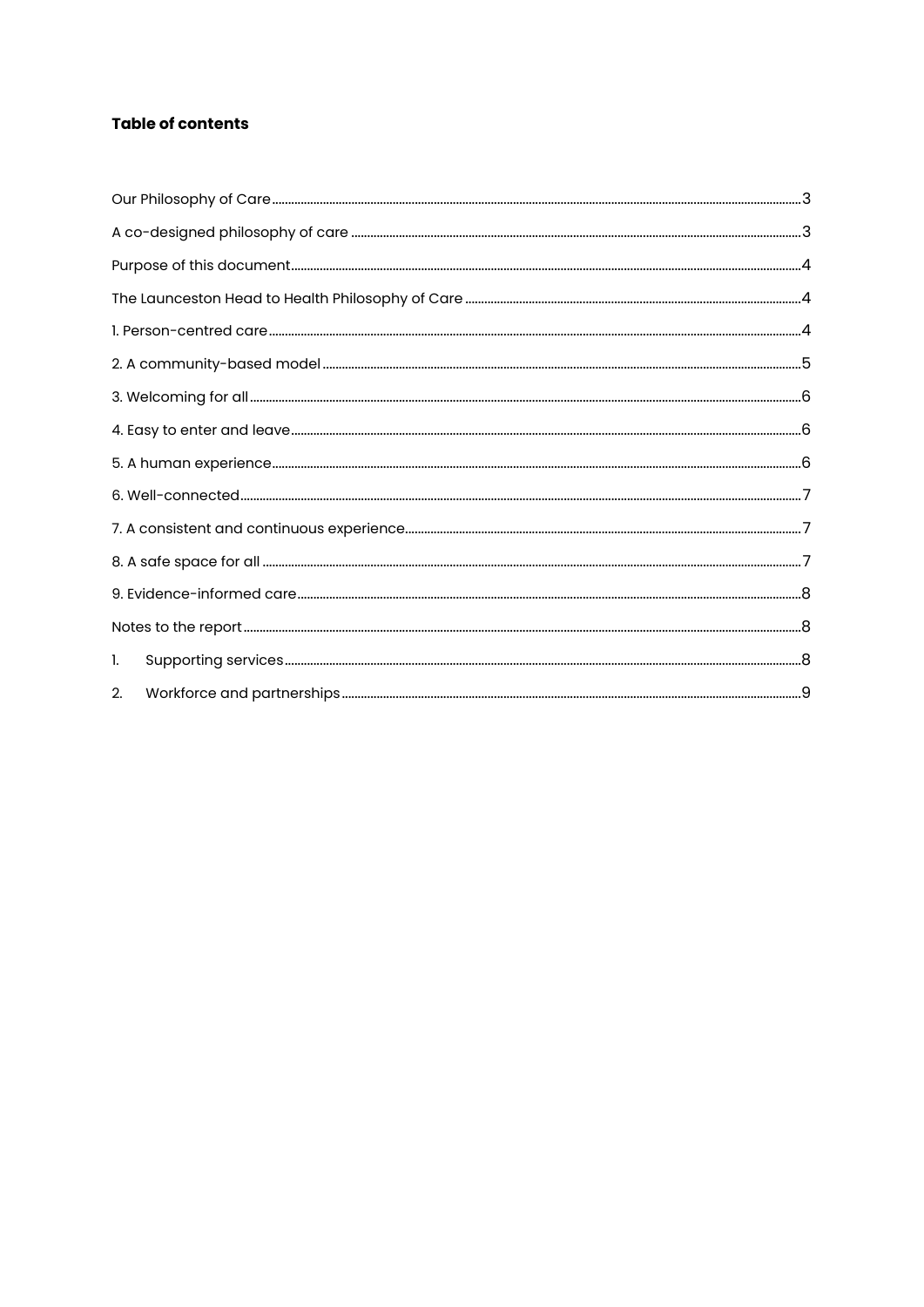# <span id="page-2-0"></span>Our Philosophy of Care

*What is a philosophy of care?*

A philosophy of care is a framework of care goals and values. Our Philosophy of Care is a framework designed to inform and guide the care provided through the Launceston Head to Health.

Launceston Head to Health is one of several new adult mental health centres being established across the country as part of an Australian Government trial.

The centre will aim to improve access to mental health and related support services for Tasmanians in the Launceston area, connect care, and reduce demand on hospital emergency departments.

It will complement – rather than replace or duplicate – services already provided in the community and will connect people with other local services for ongoing care.

<span id="page-2-1"></span>Primary Health Tasmania is responsible for establishing the centre in Launceston and has been undertaking local consultation to help shape services and a philosophy of care to ensure the centre best meets local needs.

# A co-designed philosophy of care

#### *How was Our Philosophy of Care developed?*

To develop Our Philosophy of Care, it was important we captured the voices of the Launceston community. In December 2020, Primary Health Tasmania held the first in a series of consultations which invited stakeholders and community members to have a say in determining what was important to them, what goals they had for the centre, and how this might look and feel in action.

In May 2021, Siggins Miller were engaged to continue the work through coordinating and facilitating ongoing community and key stakeholder consultations to provide a draft Philosophy of Care and accompanying report.

The requirements of this piece of work included exploring the following key subject areas:

- **Look and feel**  what important design features should be incorporated to ensure the centre is welcoming, safe and appropriate for adults – whatever their age, gender, ethnic or religious background – considering the population of Launceston?
- **Supporting services**  which other services are key to the success of the centre? Should they be co-located, or have a formal relationship with the centre?
- **Workforce**  what key workforce groups are needed?

These workshops provided individuals with the space to give their insight and input into the development and direction of Launceston Head to Health, including the principles they felt should underpin the centre.

<span id="page-2-2"></span>Siggins Miller and Primary Health Tasmania then analysed the key messages and themes that emerged from these consultations to create this philosophy of care to guide the design and management of Launceston Head to Health.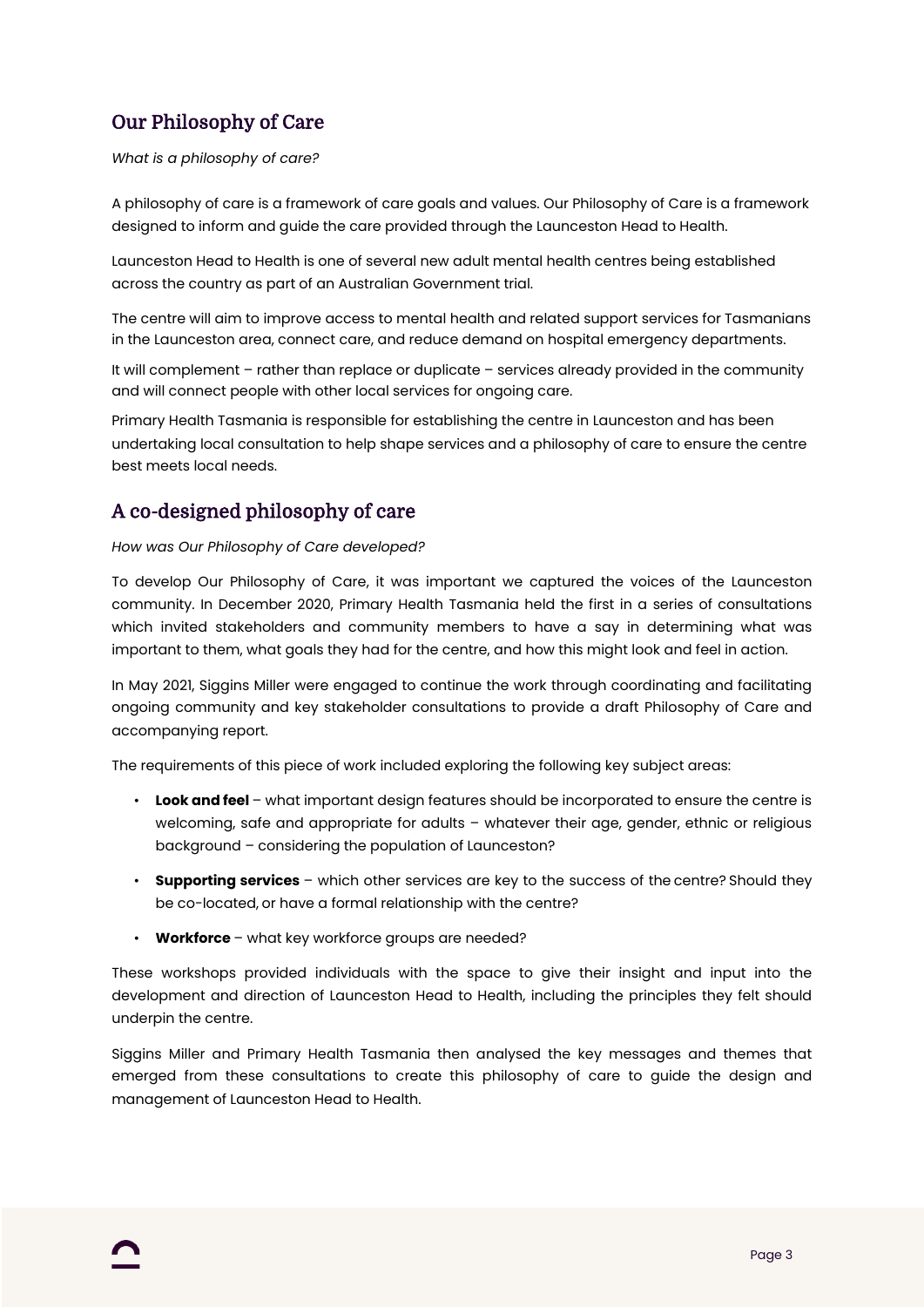# Purpose of this document

This Philosophy of Care is intended to guide the initial design, implementation, and continued management of the Launceston Head to Health to ensure the centre aligns with the needs and principles identified by the community.

All community members reiterated it was important to them the principles and values in the Philosophy of Care were seen, felt, and experienced through the centre's physical design, ways of working, and by the people who experience the centre (including those with lived experience, carers and families, and the community as a whole).

# <span id="page-3-0"></span>The Launceston Head to Health Philosophy of Care

The following principles emerged from the consultations with the local community. The decision to have person-centred care in the centre of the diagram signifies this principle was reiterated by all stakeholders in all locations, was seen to be the most important principle for the centre, and was identified as the overarching principle that should guide all others.



# <span id="page-3-1"></span>1. Person-centred care

Stakeholders felt strongly the centre needed to adhere to the principles of person-centred care recognising individual needs, circumstances, and experiences. They emphasised the view that health care is not 'one size fits all', but rather meets the unique needs, preferences, and values of clients and their support networks, as well as respecting their autonomy and independence.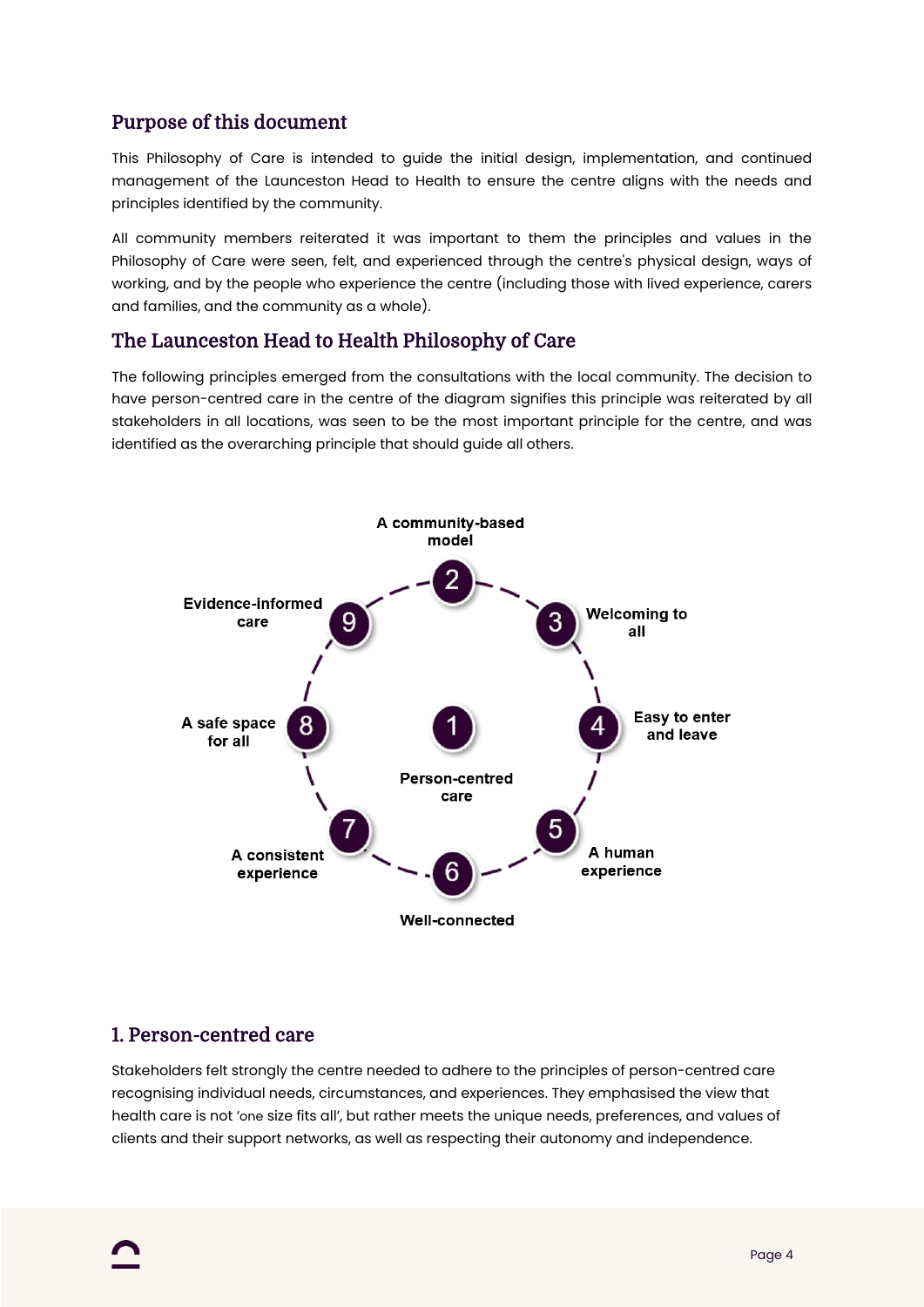#### *What do we expect to see?*

- 1. **Respect and accessibility** Clients, carers, and families and friends have a fundamental right to person-centred health care that meets their unique needs, preferences and values, as well as their autonomy and independence. Person-centred care should mean that ultimately the centre is accessible to people from any background, demographic, experience, or walk of life.
- 2. **Support** Clients, carers, and families and friends should expect to have access to quality healthcare services that are appropriate and safe. The care offered within the centre should build on and boost the people and places that already support clients, carers, families and friends within the community and should ensure that all clients, carers, families and friends are directed to the necessary services, regardless of their condition.
- 3. **Flexibility** It is important the centre (and its processes and procedures) can flexibly meet the needs of the people for whom the centre is designed.
- 4. **Choice and empowerment** Clients, carers, and families and friends are encouraged, and able to, participate, to their level of ability and preference, as partners in every step of the care journey and are provided with encouragement and support to achieve the best possible quality of life.
- 5. **Lived experience** There should be a strong presence of people with lived experience both as a service user (client/patient) and a carer, family member or friend (support person), as well as peer workers.
- 6. **Information** Clients, carers, and families and friends should have access to accurate, relevant, and comprehensive information to enable informed decision-making regarding treatment and management of their health. Consideration of health literacy, language, age, understanding, abilities and culture is essential in the development of resources.

# <span id="page-4-0"></span>2. A community-based model

It is important to recognise that place matters, and the Launceston area has its own unique characteristics. This means a centre implemented in this area needs to be built around the community that it serves. The centre should recognise the local community holds knowledge of the community (the lived experience), about the community (the specific knowledge of the local Launceston area), and for the community (what works or not in our area).

A community-based model will deliver a centre that is partnered with, guided by, and focussed on the local community's priorities.

#### *What do we expect to see?*

- 1. A centre that serves the Launceston and surrounding communities and has a focus on local priorities.
- 2. Continual improvement of the centre is guided by the voice and knowledge of the local community.
- 3. A model that promotes local leadership and champions who help to leverage the community assets, form and maintain local partnerships, and mobilise the community.
- 4. A commitment to the development and growth of local resources, capability and capacity including the workforce.
- <span id="page-4-1"></span>5. A model founded in transparency with shared governance, evaluation, and accountability.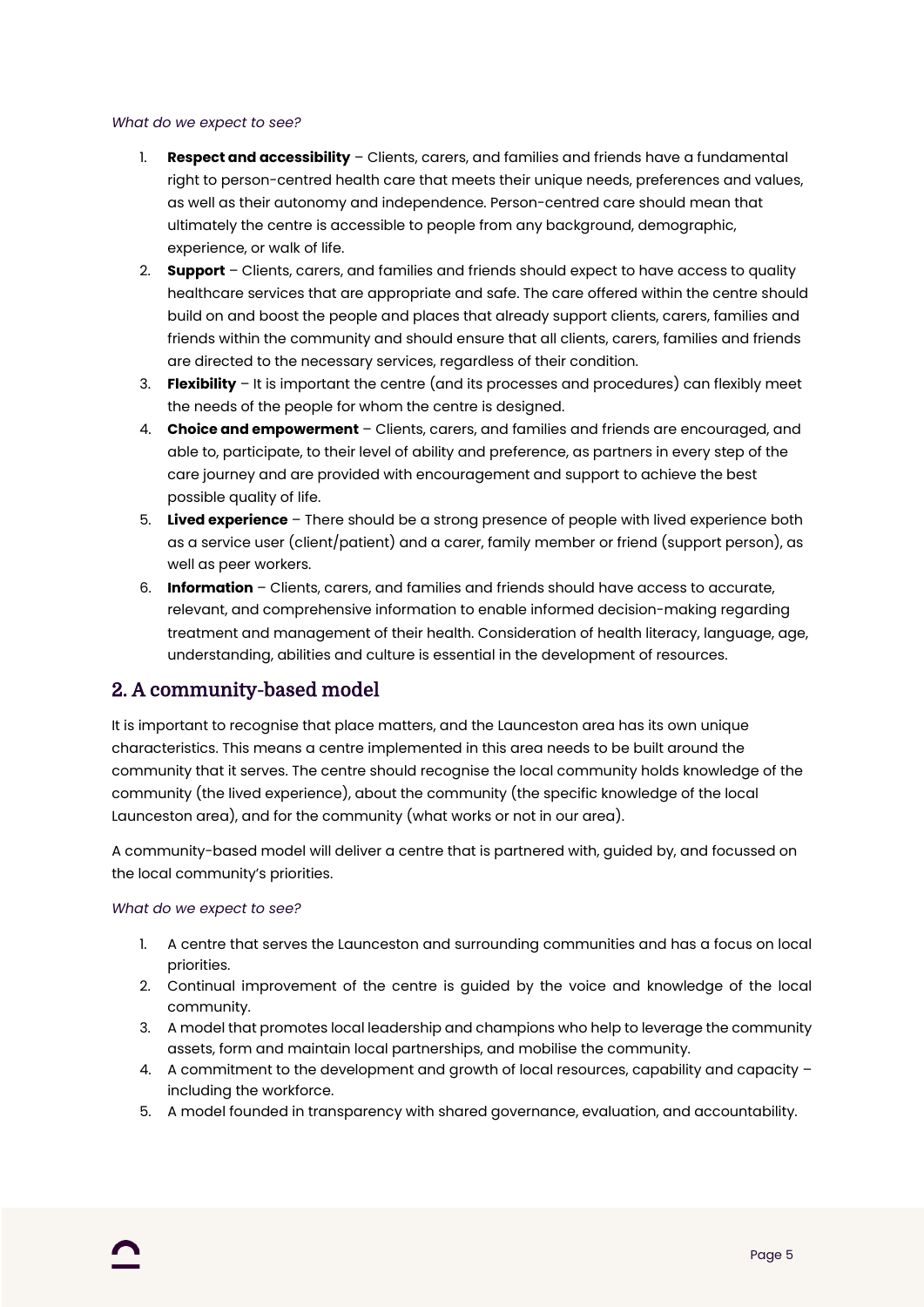# 3. Welcoming for all

Launceston Head to Health will be a place where anyone feels welcome and can engage in a way that best suits their individual needs. The physical design and the services on offer should work to reduce as many barriers to people accessing the centre as possible. This includes the centre's commitment to person-centred care as outlined in principle 1, above.

#### *What do we expect to see?*

- 1. **No wrong door** Even those who might not be eligible for services at the centre should be welcomed and navigated to the services that best suit their current needs.
- 2. **Welcoming and warm**  A warm atmosphere where people are greeted on entry.
- 3. **Accessible**  The capacity for multiple and discrete entry points to the centre.
- 4. **Inclusive**  A centre that is welcoming of all diversity. We want an inclusive environment where all people feel welcomed and safe within the space.

# <span id="page-5-0"></span>4. Easy to enter and leave

Many stakeholders, especially those with lived experience, spoke to the challenges they have faced in the past with accessing health services. One key barrier was that these services often left them feeling trapped, where they felt they weren't able to come when they needed to and/or leave when they wanted.

The idea of having a centre that is easy to enter and easy to leave was seen to be critical. This principle supports the person-centred approach in the provision of care that is safe and empowers the client with an ability to choose.

#### *What do we expect to see?*

- 1. Multiple ways to enter the centre be that many entry points, soft exits (e.g. letting staff know you are out the front), or the ability to just come and sit for a while.
- 2. No threats or negative consequences or actions for leaving.
- 3. Warm and actively supported referrals out of the centre to other providers and services with the centre keeping in touch throughout the process.
- 4. A space where there are no long waiting times to receive some support.

### <span id="page-5-1"></span>5. A human experience

All people deserve to be treated with respect, dignity, honesty, and authenticity. This should be clear in the way they are welcomed in the centre, receive care, are referred to other services, and leave the space.

#### *What do we expect to see?*

- 1. Respectful and empathetic care from all staff within the centre.
- 2. All clients, carers, and families and friends are treated as people, and not their illness or condition.
- 3. Staff are actively supported by the centre in terms of supervision, professional development and assistance to ensure they can provide the level of empathetic care needed.
- <span id="page-5-2"></span>4. All interactions are followed up and the connections to clients, carers, and families and friends are maintained, where possible, over time.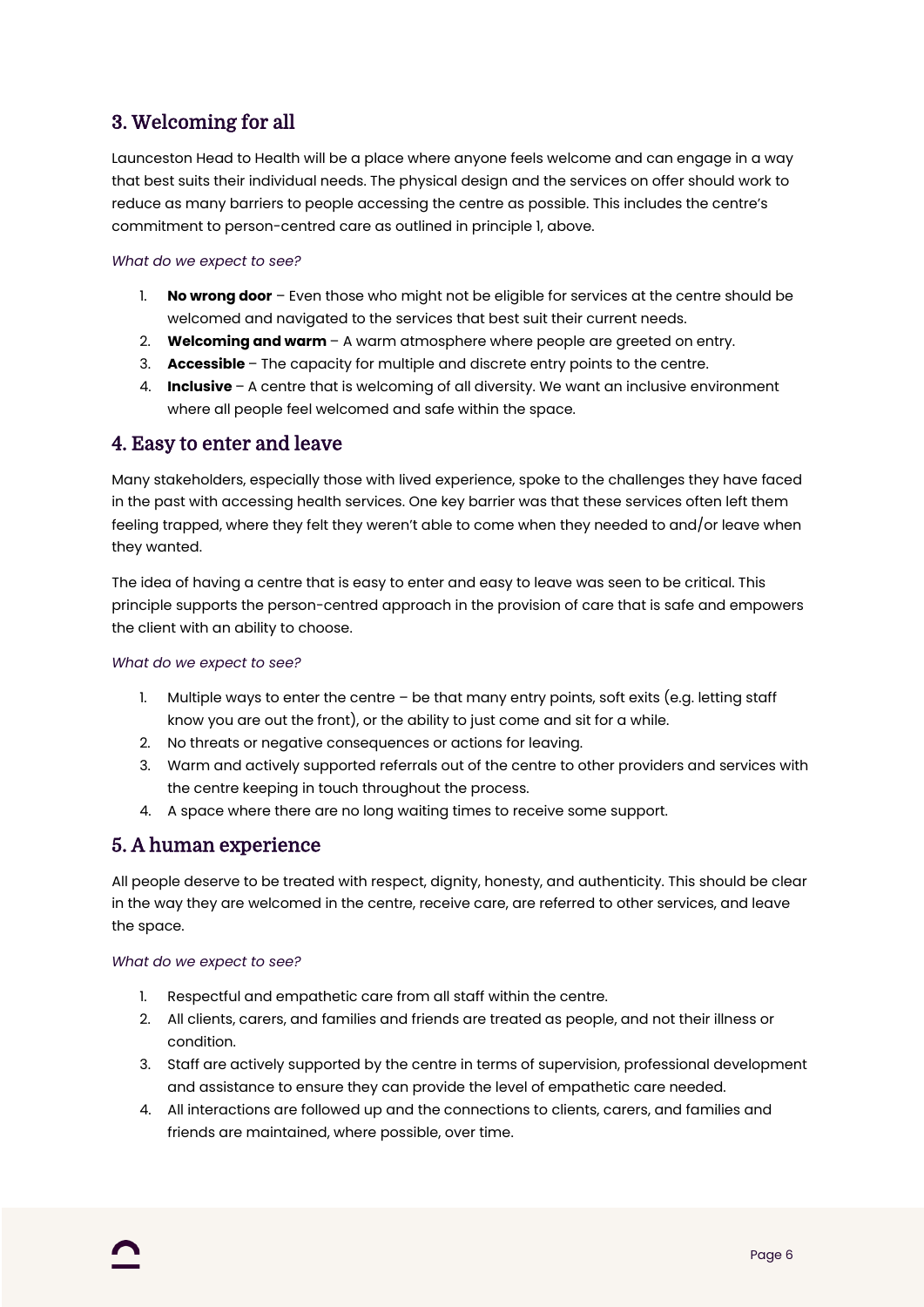# 6. Well-connected

Stakeholders with lived experience commented on the lack of a clear pathway through the current mental health system, reiterating that the space between organisations, organisations and homes, and in the communication between clients, carers, families and friends, and providers is the space where things most often go wrong, and where people can become most alone and distressed.

#### *What do we expect to see?*

- 1. Commitment to the mechanics of integrated health service delivery to support stronger system cohesion and coordinated care.
- 2. Consistent communication and collaboration with complementary services, clients, carers, and families and friends to understand and develop better pathways and processes to support seamless navigation of the system.
- 3. A commitment to fill, or collaborate to overcome, gaps where clients, carers, and families and friends are unsupported.
- 4. Ongoing collaboration and co-design with local communities and service providers.
- 5. Continuous quality improvement activities and evaluation practices.

# <span id="page-6-0"></span>7. A consistent and continuous experience

It is important that people can expect to receive the same quality and type of care each time they return to the centre. This means that, irrespective of who greets them at the door, each interaction carries a consistent message. The importance of a consistent experience was strongly communicated, especially by those with lived experience (both clients and support people), as it meant that they felt more comfortable returning to a place each time. Continuity of care was also important in that the same level of connection and empathy should be maintained throughout the time where a client and their support people are engaged with the centre.

#### *What do we expect to see?*

- 1. Staff who can deliver consistent care.
- 2. Clear clinical and client pathways that are documented and available.
- 3. Expectations about what is and isn't available in the centre are communicated.
- 4. Staff (volunteer or paid) who walk alongside clients, carers, and families and friends, and travel with them through their care journey.
- 5. Seamless and warm referrals between the centre and other services and supports.

# <span id="page-6-1"></span>8. A safe space for all

The centre should promote safety for all: those with lived experience (both clients and support people), the community, and the staff who work there. This includes a strong commitment to deescalation, spaces to minimise the impact of distress on others, and a calming environment.

#### *What do we expect to see?*

- 1. Staff who can de-escalate situations and manage the trauma of multiple clients at a time.
- 2. A space that feels safe, but not clinical or controlled (e.g. does not feel threatening or dehumanising).
- 3. Clear processes and procedures for escalation and de-escalation when needed.
- 4. Trauma-informed care.
- 5. The availability of more quiet, dim, and private spaces when needed.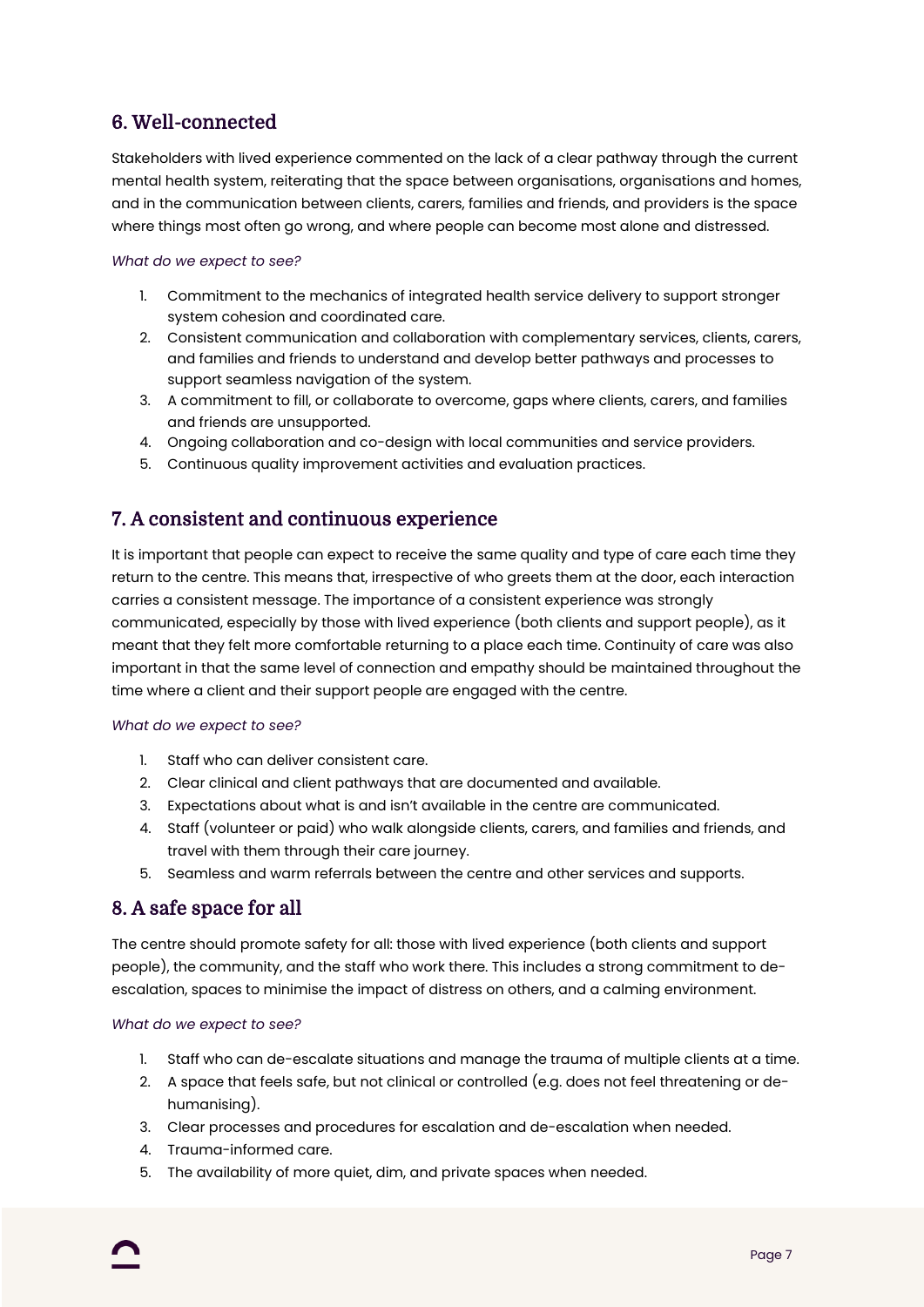# <span id="page-7-0"></span>9. Evidence-informed care

The community felt strongly the principles, aims and clinical practice of the centre should be underpinned by best-practice evidence and informed by the centre's outcomes, and qualitative research within a continuous quality improvement cycle. It was also strongly communicated that all parts of the centre should be consistently evaluated and that clients, carers, and families and friends, as well as the broader community, must have clear channels through which to provide feedback and the ability to include the service users' values in the decision-making process.

#### *What do we expect to see?*

- 1. An evaluation framework that includes clear measurement criteria for the centre and the principles to ensure that it is continually meeting the community's needs.
- 2. Transparent reporting of evaluation results on an annual basis.
- 3. A strong commitment by the centre to continuous quality improvement.
- 4. Simple and clear channels through which clients, carers, families and friends, professionals, and the community can provide ongoing feedback.

# <span id="page-7-1"></span>Notes to the report

Siggins Miller provided a full report which explored a number of important considerations for the development and management of Launceston Head to Health.

Two of these areas have been outlined below.

#### <span id="page-7-2"></span>**1.** Supporting services

*Which other services are key to the success of the centre? Should they be co-located, or have a formal relationship with the centre?*

Those consulted understood that services available in the centre will be guided by the Australian Government model of care, however, they made suggestions for other sorts of services that might be possible. Suggestions included:

- Provide space where services that are not health specific could be co-located on a pop-up basis (e.g. hairdressers, financial advisors, housing, employment, educational advisory services, yoga, massage, relaxation). It was suggested that for those who had concerns about the stigma of attending a mental health centre these sorts of services are both useful in themselves but also provide a 'soft entry' to talking about their mental health.
- In the longer term the centre could provide secondary consultation and support services to generalist healthcare and community service providers to ensure clients and carers get better support in all settings.
- The centre could have the capacity to do things differently and include innovative approaches: art therapy, pet therapy, exercise physiologists, dietitians and nutritionists, provide transport for appointments, promote digital literacy and use e-mental health.
- The centre needs to be strongly connected with the community/ies it serves. It was suggested that a key way to support this connection will be through efforts to improve mental health literacy and mental health system literacy.
- The centre will need to have very clear information that alerts people to the fact that there is no referral necessary and that there is no cost for them.
- The centre will need to have strong partnerships with a range of stakeholders that enable synergy of effort in the sector. This may include making maximum use of the significant